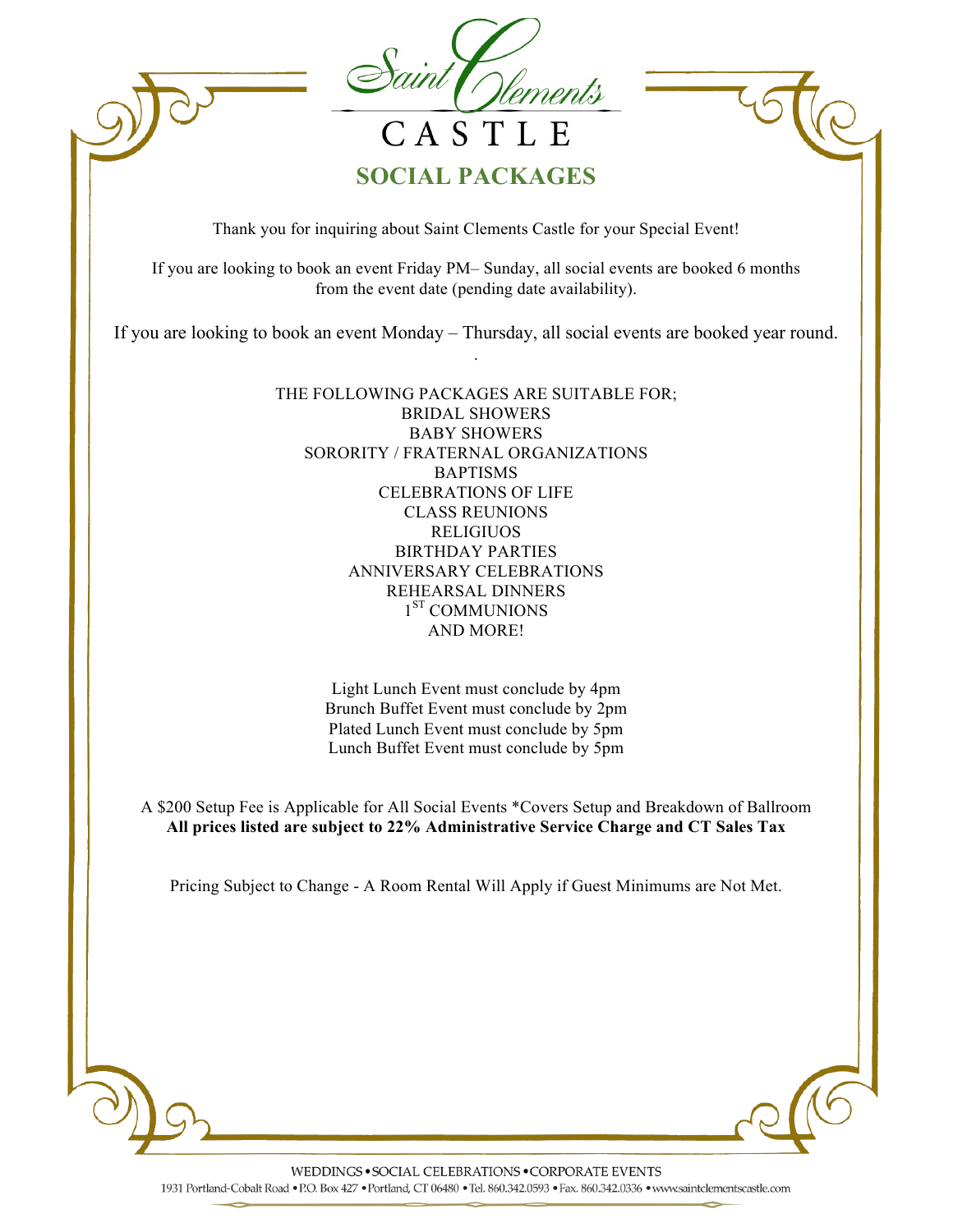

# **LIGHT LUNCH | \$25.95 per person**

# **GOURMET WRAPS**

(Please select three) Grilled Vegetables with Pesto and Hummus Grilled Chicken Caesar with Garlic Herb Croutons Herb Turkey with Apple Cranberry Aioli and Baby Greens Slow Roasted Beef with Horseradish Aioli and Arugula Salmon Club with Bacon, Spinach and Tomato

### **HOUSE MADE SOUP**

(Please select one) Tomato Bisque Chicken Noodle New England Clam Chowder Butternut Squash Bisque

### **ELABORATE SALAD STATION**

Mixed Field Greens, Chopped House, Baby Spinach, English Cucumber, Grape Tomatoes, Dried Cranberries, Mandarin Oranges, Red Onion, Julienne Carrots, Slivered Almonds, Candied Pecans, Garlic Herb Croutons and Assorted Dressings

# **DESSERT**

(Please select one) Mini Fruit Tart Chocolate Mousse "Martini" Carrot Cake

Freshly Brewed Regular and Decaffeinated Coffee and Herbal Tea

\*\*Guest Count Due 7 Days Prior to Event\*\*

75 Guest Minimum (or room rental will apply) - Based on 3 Hour Event

\$200 Setup Fee Applicable for All Social Events \*Covers Setup and Breakdown of Ballroom All prices are subject to 22% Administrative Service Charge and CT Sales Tax

Pricing Subject to Change.

WEDDINGS . SOCIAL CELEBRATIONS . CORPORATE EVENTS 1931 Portland-Cobalt Road • P.O. Box 427 • Portland, CT 06480 • Tel. 860.342.0593 • Fax. 860.342.0336 • www.saintclementscastle.com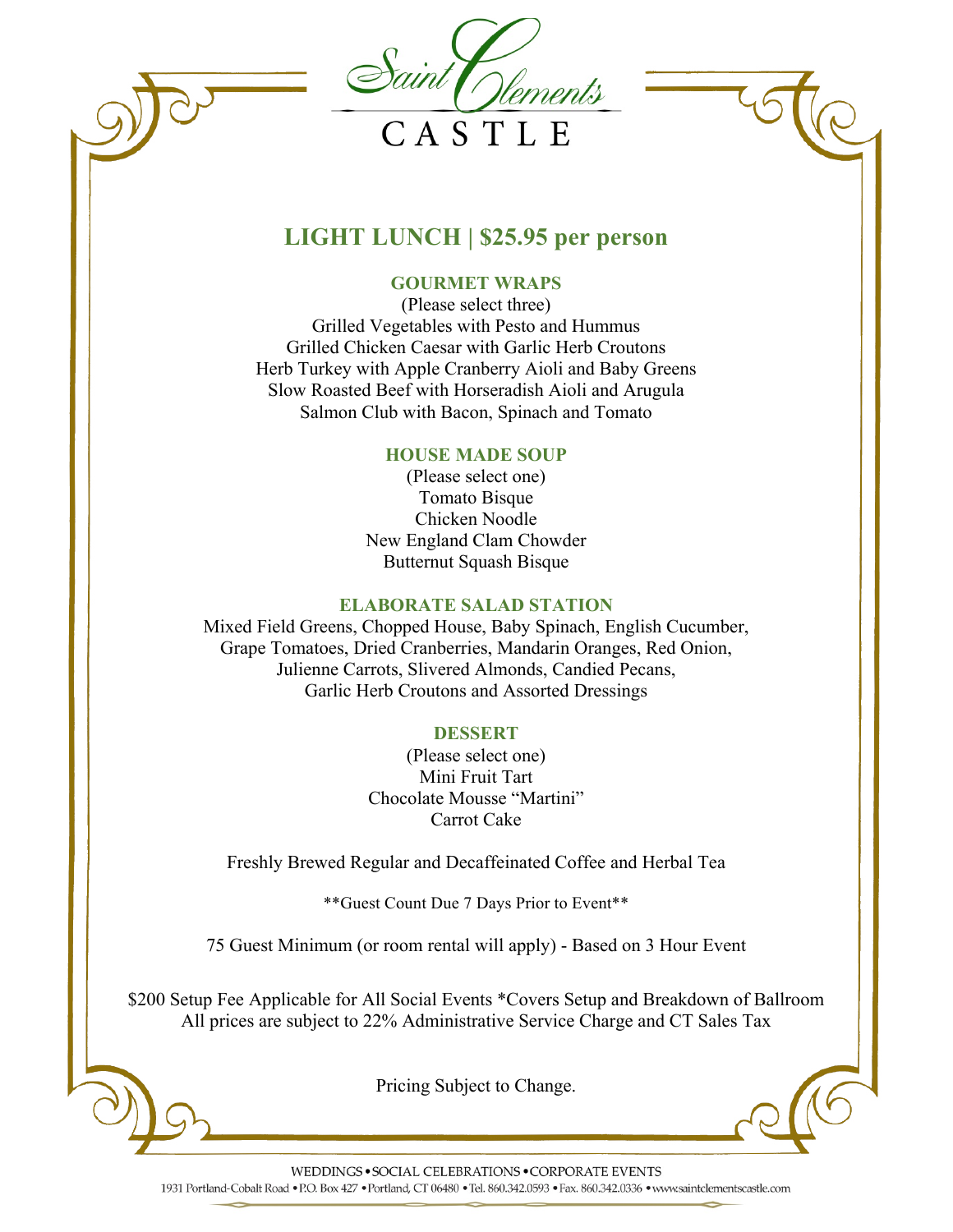

 $\overline{a}$ 



# **BRUNCH BUFFET | \$37.00 per person**

# **BREAKFAST BUFFET**

Assorted Freshly Baked Muffins, Pastries and Bagels with Condiments Fluffy Scrambled Eggs Grand Marnier French Toast with Warm Maple Syrup Apple Smoked Bacon and Country Sausage

# **ENTREES**

(Please select one) Pan Seared Salmon - Fresh Fruit Salsa Grilled Citrus and Thyme Marinated Chicken – Sweet Tomato Relish Cod Loin- Citrus Beurre Blanc with Herbed Panko Crust

**PASTA**

Mezzi Rigatoni - Pomodoro Tomato Sauce

## **SAINT CLEMENTS SALADS**

(Please select one) Mixed Field Greens – English Cucumber, Grape Tomato, Dried Cranberry, Julienne Carrot and Two Dressings Chopped Salad- Bacon, Tomato, English Cucumber, Blue Cheese and Creamy Italian

**FRUIT** 

Sliced Fresh Seasonal Fruit

# **OMELLETE STATION**

Prepared to order with choice of fillings to include: Ham, Bacon, Onions, Peppers, Mushrooms, Diced Tomatoes, Spinach and Cheddar Cheese \*\*\$175.00 Chef Fee\*\*

**OR**

#### **BELGIAN WAFFLE STATION**

Fresh Whipped Cream, Fresh Berries, Chocolate Sauce, Local Maple Syrup and Whipped Butter

#### **BELLINI BAR**

Champagne ~ Mango, Peach, Raspberry and Blood Orange Purees Orange Juice available for Mimosas

#### **DESSERT**

(Please select one) Triple Layer Chocolate Mousse Cake NY Cheesecake with a Berry Sauce Carrot Cake Freshly Brewed Regular and Decaffeinated Coffee and Herbal Tea Orange, Cranberry and Apple Juices

\*\*Guest Count Due 7 Days Prior to Event\*\*

50 Guest Minimum (or room rental will apply) - Based on 3 Hour Event \$200 Setup Fee Applicable for All Social Events \*Covers Setup and Breakdown of Ballroom All prices are subject to 22% Administrative Service Charge and CT Sales Tax Pricing Subject to Change.

WEDDINGS . SOCIAL CELEBRATIONS . CORPORATE EVENTS

1931 Portland-Cobalt Road • P.O. Box 427 • Portland, CT 06480 • Tel. 860.342.0593 • Fax. 860.342.0336 • www.saintclementscastle.com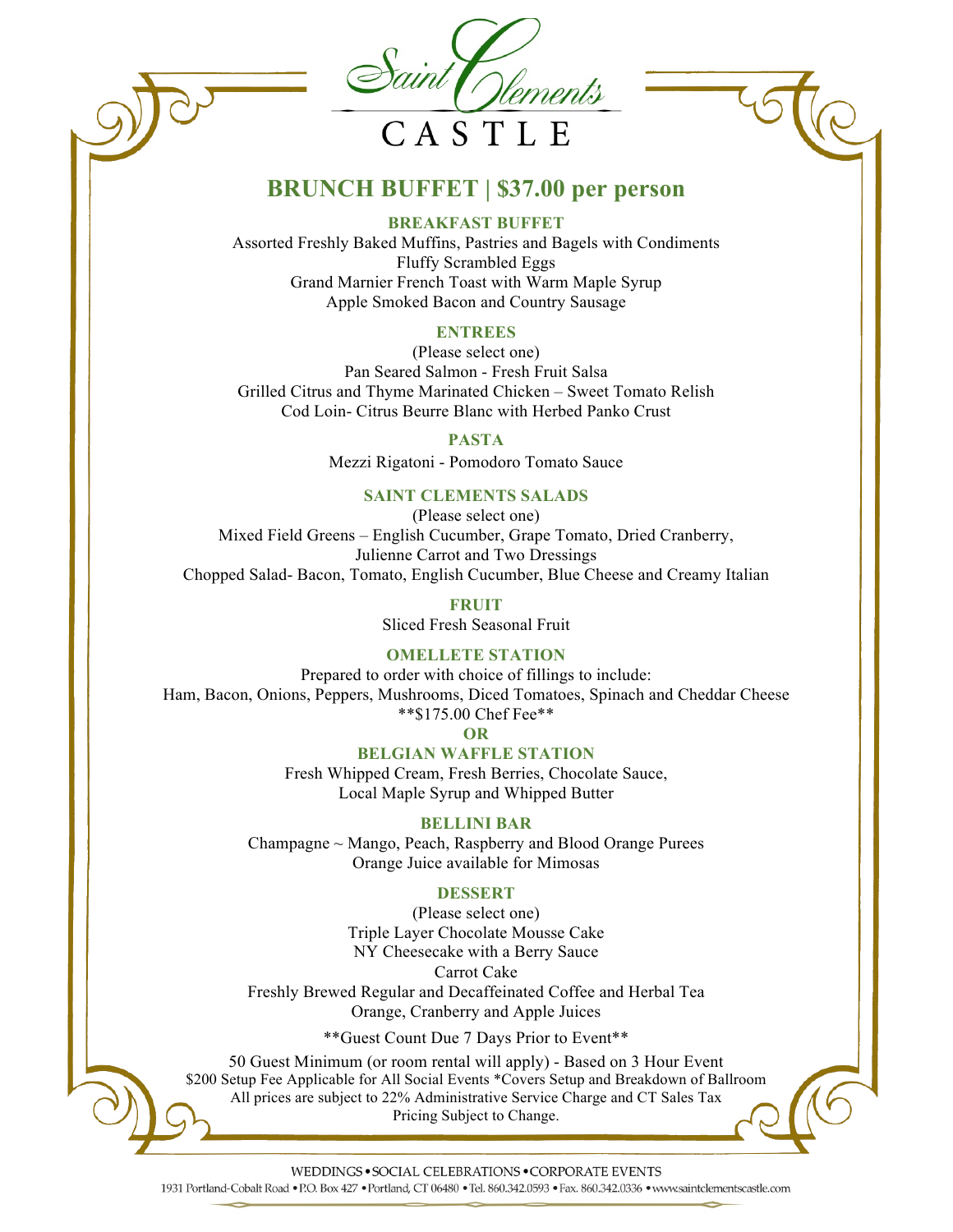



**SAINT CLEMENTS SALAD**

(Please select one) **Fresh Fruit "Martini" –** Honeydew, Cantaloupe, Pineapple, Strawberry, Seasonal Berries, Micro Mint **Mixed Field Greens** - English Cucumber, Grape Tomato, Dried Cranberry, Julienne Carrot and Balsamic Vinaigrette **Traditional Caesar –** Parmesan Cheese and Garlic Crostini **Classic Iceberg Wedge** – Cucumber, Tomato, Bacon, Buttermilk Ranch and Crumbled Bleu Cheese on the Side

### **ENTRÉE**

(Please select three) **Chicken Francaise** – Asiago Cheese, Lemon and Capers **Grilled Citrus and Thyme Marinated Chicken** – Sweet Tomato Relish **Chicken Florentine** - Spinach, Aged Provolone and Madeira Mushroom Sauce **Cod Loin**– Citrus Beurre Blanc with Herbed Panko Crust **Pan Seared Salmon** - Stone Ground Mustard Beurre Blanc **Lasagna Roulade-** Spring Vegetables, Mozzarella and Served with a Tomato Basil Sauce **Spicy Tofu Stir Fry-** Asian Vegetables, Soba Noodles and Ginger and Cilantro (Vegan) **Grilled Angus Sirloin** - Barolo and Caramelized Shallots *| additional \$4 per person*

Served with Chef Selection of Starch, Fresh Vegetable of the Season and Rolls with Butter

#### **DESSERT**

(Please select one) Triple Layer Chocolate Mousse Cake NY Cheesecake with a Berry Sauce Mini Fruit Tart Tiramisu Carrot Cake

Freshly Brewed Regular and Decaffeinated Coffee and Herbal Tea

\*\*Guest Count and Entrée Breakdown Due 7 Days Prior to Event\*\*

65 Guest Minimum (or room rental will apply) - Based on 3 Hour Event

\$200 Setup Fee Applicable for All Social Events \*Covers Setup and Breakdown of Ballroom All prices are subject to 22% Administrative Service Charge and CT Sales Tax

Pricing Subject to Change.

WEDDINGS . SOCIAL CELEBRATIONS . CORPORATE EVENTS 1931 Portland-Cobalt Road • P.O. Box 427 • Portland, CT 06480 • Tel. 860.342.0593 • Fax. 860.342.0336 • www.saintclementscastle.com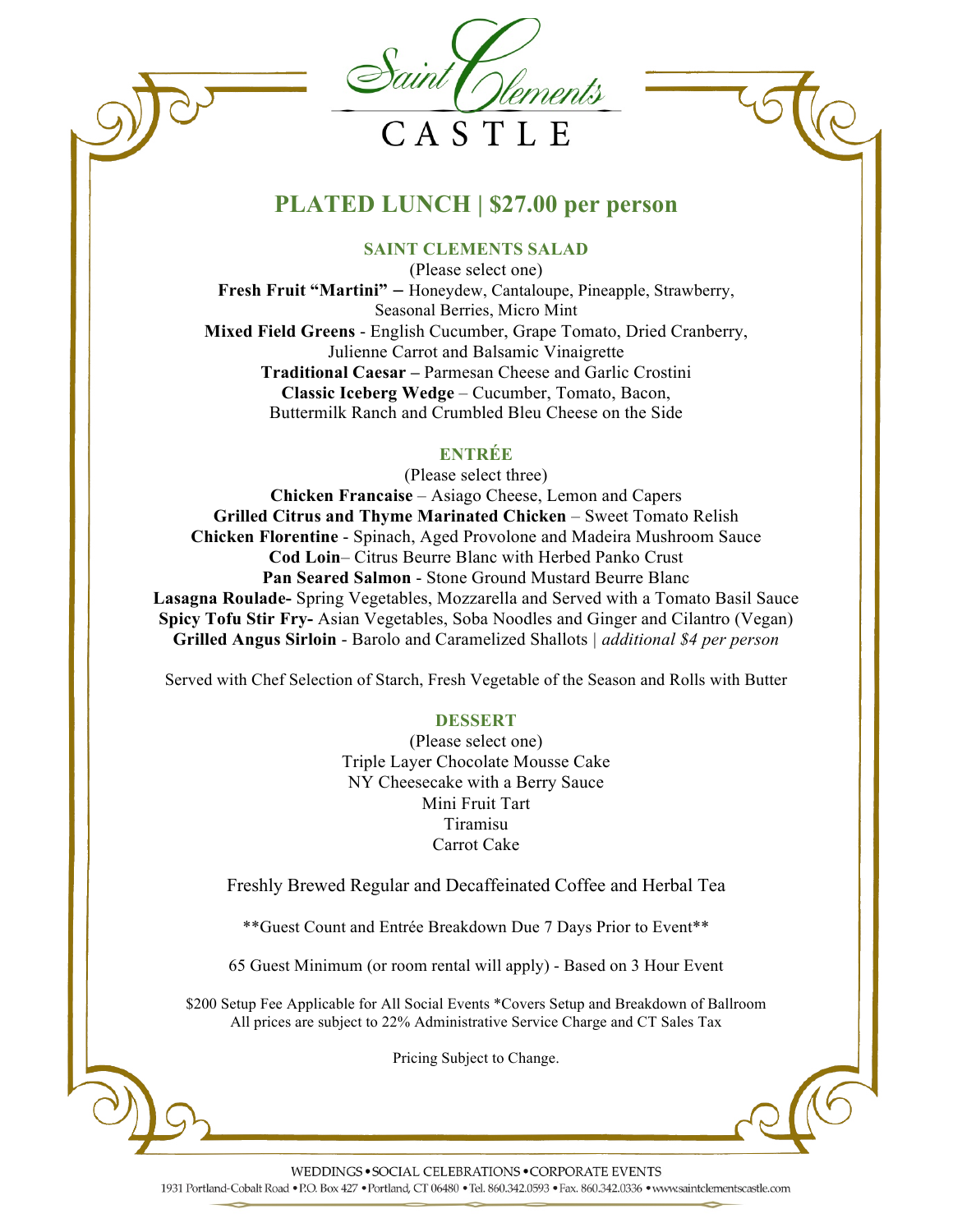CASTLE



# **LUNCH BUFFET | \$29.00 per person**

## **SAINT CLEMENTS SALAD**

(Please select one) **Mixed Field Greens -** English Cucumber, Grape Tomato, Dried Cranberry, Julienne Carrot and Balsamic Vinaigrette **Traditional Caesar -** Parmesan Cheese and Garlic Crostini **Spinach Salad –** Red Onion, Mandarin Orange, Slivered Almonds and Champagne Vinaigrette

### **TUSCAN PASTAS**

(Please select one) **Penne ala Vodka** - Absolut Tomato Cream Sauce **Orecchiette** – Sweet Italian Sausage and Escarole with a Tuscan White Bean Sauce **Gemelli Bolognese** - Veal, Pork and Beef **Farfalle Primavera** - Basil Pesto Alfredo **Mezzi Rigatoni** - Pomodoro Tomato Sauce

# **ENTRÉES**

(Please select two) **Tropical Mahi Mahi** - Mango Red Pepper Relish **Pan Seared Salmon** - Stone Ground Mustard Beurre Blanc **Cod Loin** – Citrus Beurre Blanc with Herbed Panko Crust **Eggplant Parmesan** – Pomodoro Tomato Sauce **Classic Lasagna**- Red Wine Braised Bolognese **Beef Bourguignon**- Mushrooms and Pearl Onions **Chicken Florentine** - Spinach, Aged Provolone and Madeira Mushroom Sauce **Grilled Citrus and Thyme Marinated Chicken** – Sweet Tomato Relish **Chicken Francaise** – Asiago Cheese, Lemon and Capers **Roasted Pork Loin** – Blackberry, Apricot and Port Wine Demi-Glace **Sliced NY Strip Steak** – Wild Mushroom Demi | *additional \$6 per person* Served with Chef Selection of Starch, Fresh Vegetable of the Season and Rolls with Butter

# **DESSERT**

(Please select one) Triple Layer Chocolate Mousse Cake NY Cheesecake with a Berry Sauce Mini Fruit Tart Tiramisu Carrot Cake

Freshly Brewed Regular and Decaffeinated Coffee and Herbal Tea

\*\*Guest Count Due 7 Days Prior to Event\*\*

60 Guest Minimum (or room rental will apply) - Based on 3 Hour Event

\$200 Setup Fee Applicable for All Social Events \*Covers Setup and Breakdown of Ballroom All prices are subject to 22% Administrative Service Charge and CT Sales Tax

Pricing Subject to Change.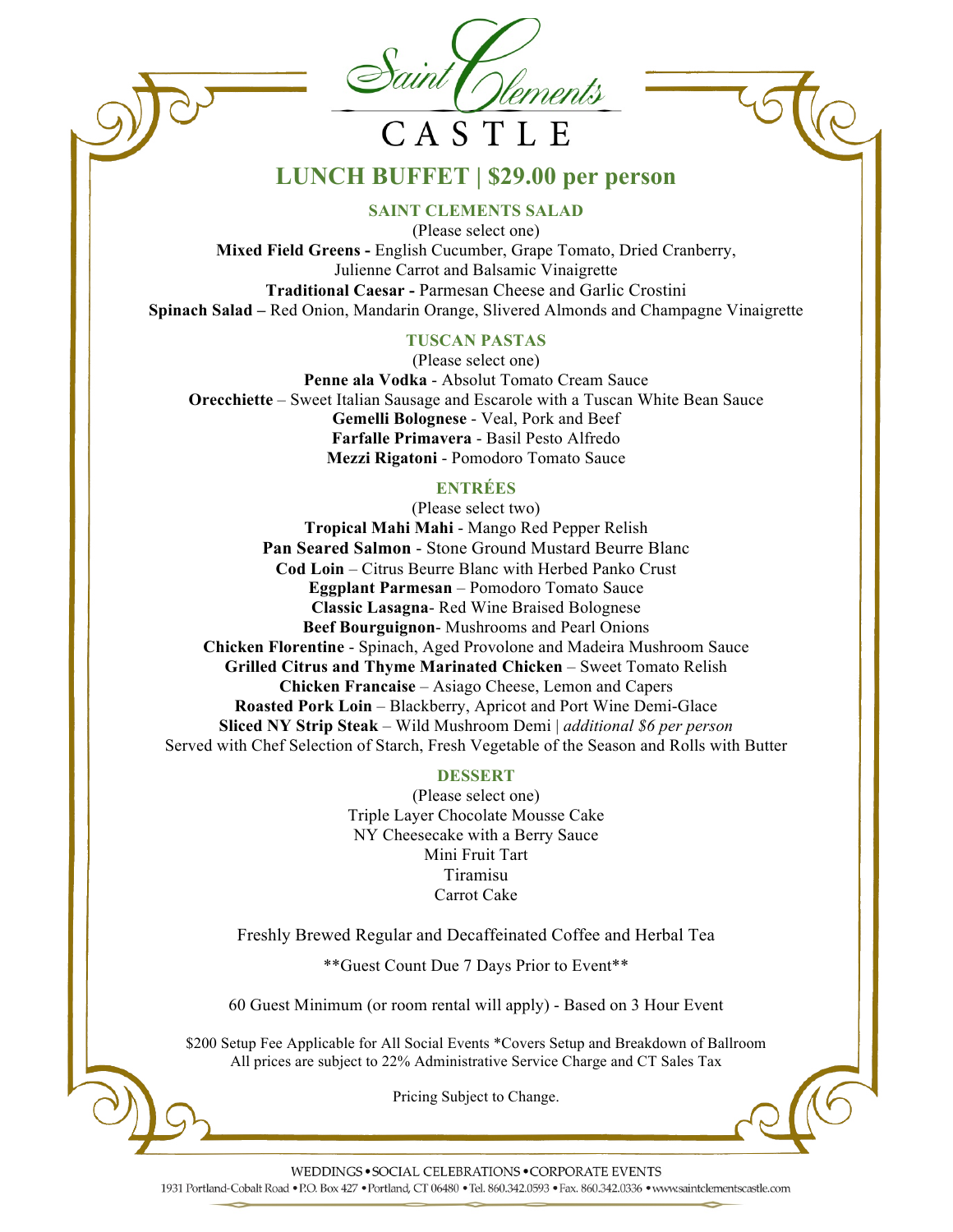<u>lements</u> CASTLE



# **DINNER BUFFET | \$36.00 per person**

**SAINT CLEMENTS SALAD** 

(Please select one) **Mixed Field Greens -** English Cucumber, Grape Tomato, Dried Cranberry, Julienne Carrot and Two Dressings **Traditional Caesar -** Parmesan Cheese and Garlic Crostini **Spinach Salad -** Red Onion, Mandarin Orange, Slivered Almonds and Champagne Vinaigrette

# **TUSCAN PASTAS**

(Please select one) **Penne ala Vodka -** Absolut Tomato Cream Sauce **Orecchiette –** Sweet Italian Sausage and Escarole with a Tuscan White Bean Sauce **Gemelli Bolognese -** Veal, Pork and Beef **Farfalle Primavera -** Basil Pesto Alfredo **Mezzi Rigatoni -** Pomodoro Tomato Sauce

#### **ENTRÉES**

(Please select two) **Classic Lasagna-** Red Wine Braised Bolognese **Tropical Mahi Mahi** - Mango Red Pepper Relish **Pan Seared Salmon** - Stone Ground Mustard Beurre Blanc **Cod Loin** – Citrus Beurre Blanc with Herbed Panko Crust **Eggplant Parmesan** – Pomodoro Tomato Sauce **Beef Bourguignon**- Mushrooms and Pearl Onions **Chicken Florentine** - Spinach, Aged Provolone and Madeira Mushroom Sauce **Grilled Citrus and Thyme Marinated Chicken** – Sweet Tomato Relish **Chicken Francaise** - Asiago Cheese, Lemon and Capers **Roasted Pork Loin** – Blackberry, Apricot and Port Wine Demi **Sliced NY Strip Steak** – Caramelized Shallot Demi | *additional \$6 per person* Served with Chef Selection of Starch, Fresh Vegetable of the Season and Rolls with Butter

# **DESSERT**

(Please select one) Triple Layer Chocolate Mousse Cake NY Cheesecake with a Berry Sauce Mini Fruit Tart Tiramisu Carrot Cake

Freshly Brewed Regular and Decaffeinated Coffee and Herbal Tea

\*\*Guest Count Due 7 Days Prior to Event\*\*

50 Guest Minimum (or room rental will apply) - Based on 3 Hour Event

\$200 Setup Fee Applicable for All Social Events \*Covers Setup and Breakdown of Ballroom All prices are subject to 22% Administrative Service Charge and CT Sales Tax

Pricing Subject to Change.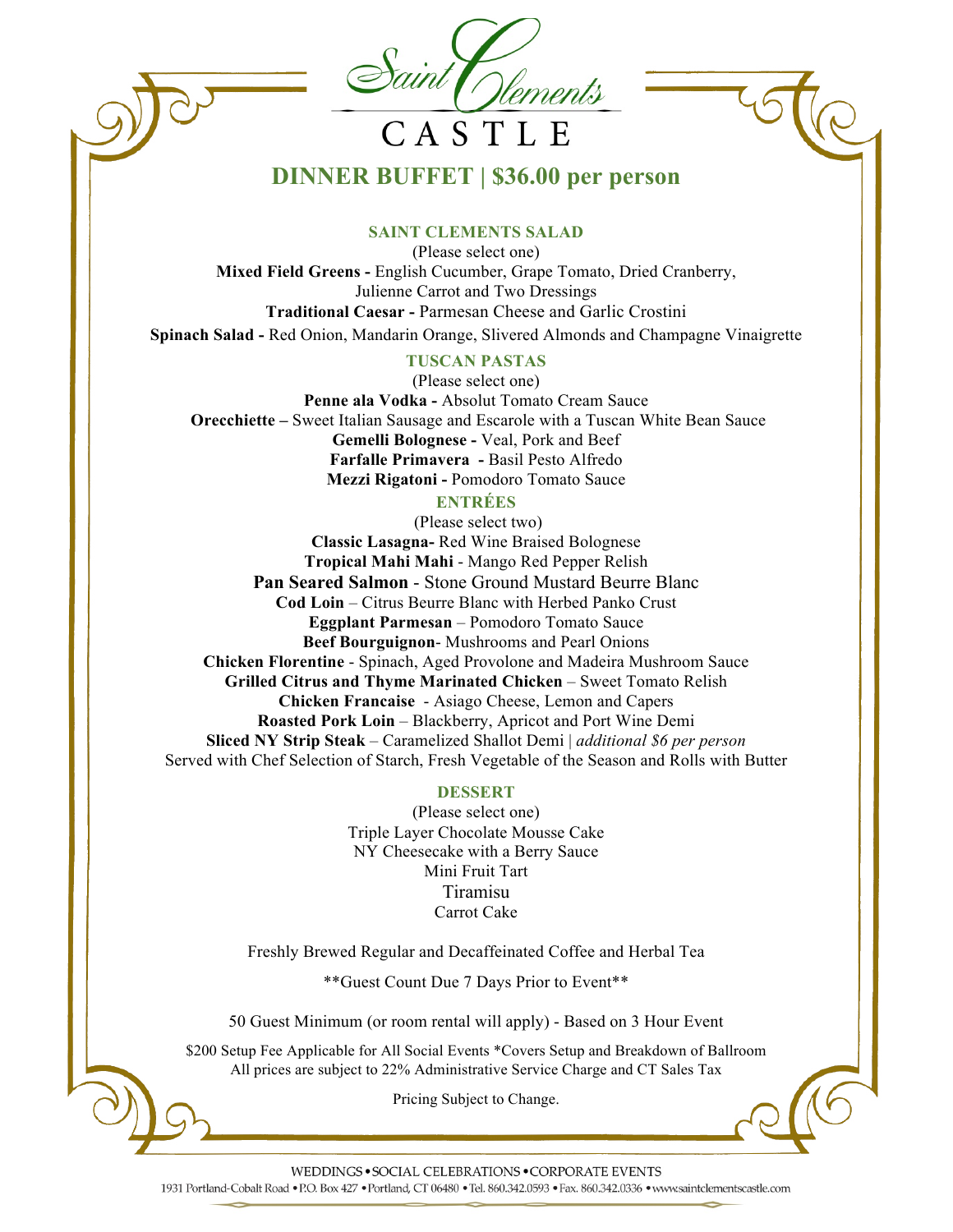

**PLATE BERRE PLATE E plant E plant \$38.00 per** 



#### **SAINT CLEMENTS SALAD**

(Please select one)

**Mixed Field Greens** - English Cucumber, Grape Tomato, Dried Cranberry, Julienne Carrot and Balsamic Vinaigrette **Traditional Caesar -** Parmesan Cheese and Garlic Crostini **Classic Iceberg Wedge** - Cucumber, Tomato, Bacon, Buttermilk Ranch and Crumbled Bleu Cheese on the Side

# **ENTRÉE**

(Please select three) **Roasted Pork Loin** – Blackberry, Apricot and Port Wine Demi-Glace **Chicken Francaise** – Asiago Cheese, Lemon and Capers **Chicken Florentine** - Spinach, Aged Provolone and Madeira Mushroom Sauce **Pan Seared Salmon** - Stone Ground Mustard Beurre Blanc

**Grilled Citrus and Thyme Marinated Chicken** – Sweet Tomato Relish **Tropical Mahi Mahi** - Mango Red Pepper Relish **Cod Loin**– Citrus Beurre Blanc with Herbed Panko Crust **Grilled Angus Sirloin** - Barolo and Caramelized Shallots **Prime Rib of Beef** - Au Jus | *additional \$5 per person*  **Baked Stuffed Shrimp**- Dill and Lemon Beurre Blanc *| additional \$6 per person* **New England Stuffed Fillet of Sole** – Lobster Cream | a*dditional \$6 per person*  **Herb Roasted Filet Mignon** – Symmetry Reduction and Wild Mushrooms *| additional \$8 per person* Served with Chef Selection of Starch, Fresh Vegetable of the Season and Rolls with Butter

#### **DESSERT**

(Please select one) Triple Layer Chocolate Mousse Cake NY Cheesecake with a Berry Sauce Mini Fruit Tart Tiramisu Carrot Cake

Freshly Brewed Regular and Decaffeinated Coffee and Herbal Tea

**\*As a suggested option, a Tuscan Pasta course may be added at an additional cost per person\*** (Please select one)

**Penne ala Vodka** - Absolut Tomato Cream Sauce | *additional \$2.50 per person* **Orecchiette -** Sweet Italian Sausage and Escarole with a Tuscan White Bean Sauce | *additional \$2.95 per person* **Gemelli Bolognese** - Veal, Pork and Beef | *additional \$2.95 per person* **Farfalle Primavera** - Basil Pesto Alfredo | *additional \$2.50 per person* **Mezzi Rigatoni** - Pomodoro Tomato Sauce | *additional \$2.50 per person* 

\*\*Guest Count and Entrée Breakdown Due 7 Days Prior to Event\*\*

50 Guest Minimum (or room rental will apply) - Based on 3 Hour Event

\$200 Setup Fee Applicable for All Social Events \*Covers Setup and Breakdown of Ballroom All prices are subject to 22% Administrative Service Charge and CT Sales Tax

Pricing Subject to Change.

WEDDINGS . SOCIAL CELEBRATIONS . CORPORATE EVENTS

1931 Portland-Cobalt Road · P.O. Box 427 · Portland, CT 06480 · Tel. 860.342.0593 · Fax. 860.342.0336 · www.saintclementscastle.com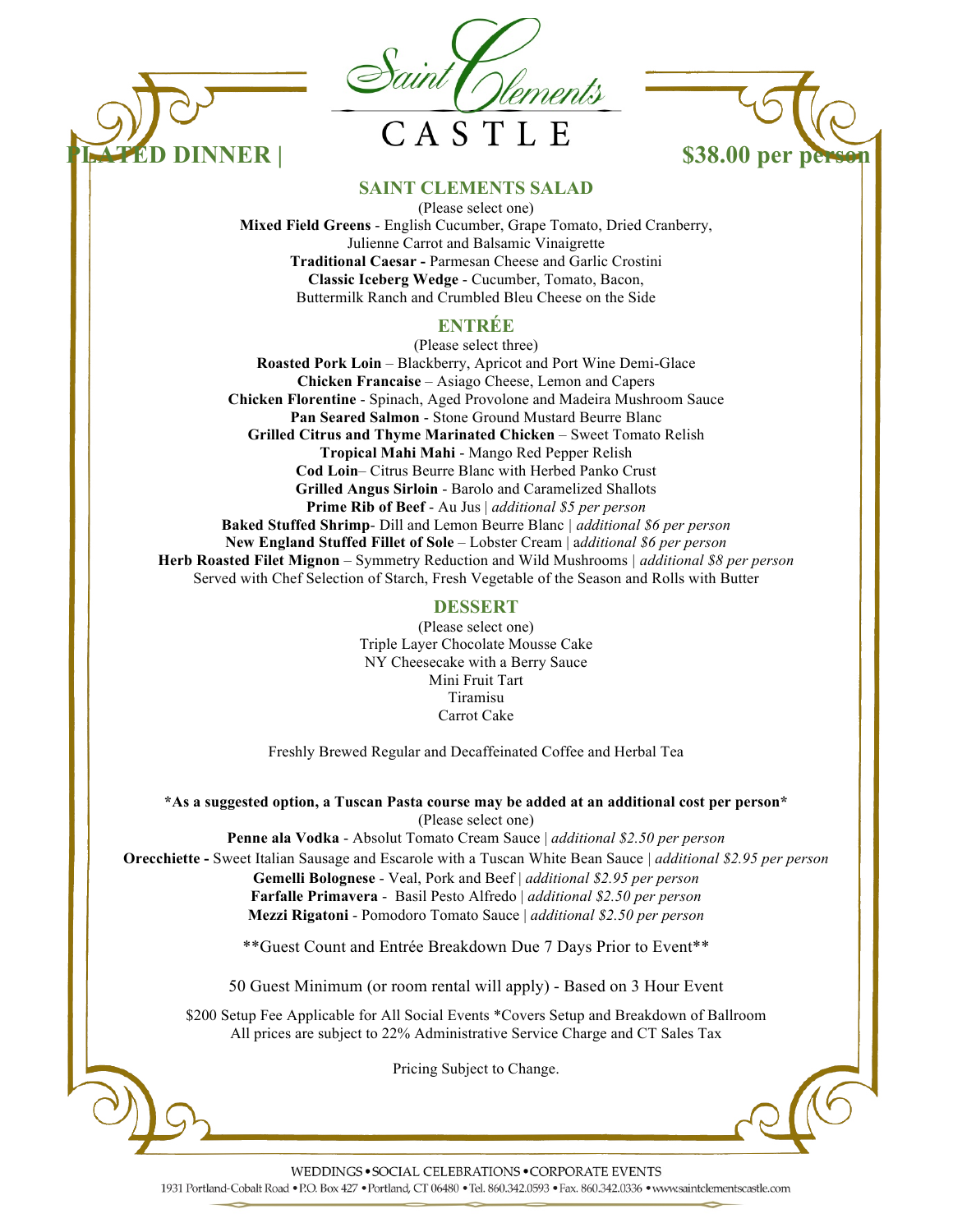



# **CHAMPAGNE PUNCH**

Champagne, Pineapple Juice, Cranberry Juice and Sprite 3 Gallon Samovar | \$75 Non Alcoholic Punch | \$50

## **SODA STATION | \$3.00 per person**

Beverage Station with carafes of Soda: Coke, Diet Coke, Ginger ale and Sprite

#### **ICED TEA or LEMONDAE | \$1.95 per person**

#### **TABLESIDE WINE| \$7.50 per person**

Choice of one White and One Red Wine Served to Guests at Table Beginning at the start of meal service and through the service of the entrée course. Choices include: Pinot Grigio/Chardonnay Merlot/Cabernet Sauvignon

#### **BEER, WINE, JUICE and SODA OPEN BAR**

1 hour | \$10.00 per person Each additional hour | \$4.00 person

#### **HOUSE BRAND LIQUOR, BEER, WINE, JUICE and SODA OPEN BAR**

1 hour | \$12.00 per person Each additional hour | \$5.00 person

#### **CONSUMPTION BAR**

Bar Beverages to be paid by host on a consumption Basis

#### **CASH BAR | \$125 Bartender Fee Applies**

Bar Beverages to be paid by each guest individually at point of service

#### **BELLINI BAR | \$4.95 per person**

Champagne ~ Mango, Peach, Raspberry and Blood Orange Purees Orange Juice available for Mimosas

All prices are subject to 22% Administrative Service Charge and CT Sales Tax

Pricing Subject to Change.

WEDDINGS . SOCIAL CELEBRATIONS . CORPORATE EVENTS 1931 Portland-Cobalt Road · P.O. Box 427 · Portland, CT 06480 · Tel. 860.342.0593 · Fax. 860.342.0336 · www.saintclementscastle.com